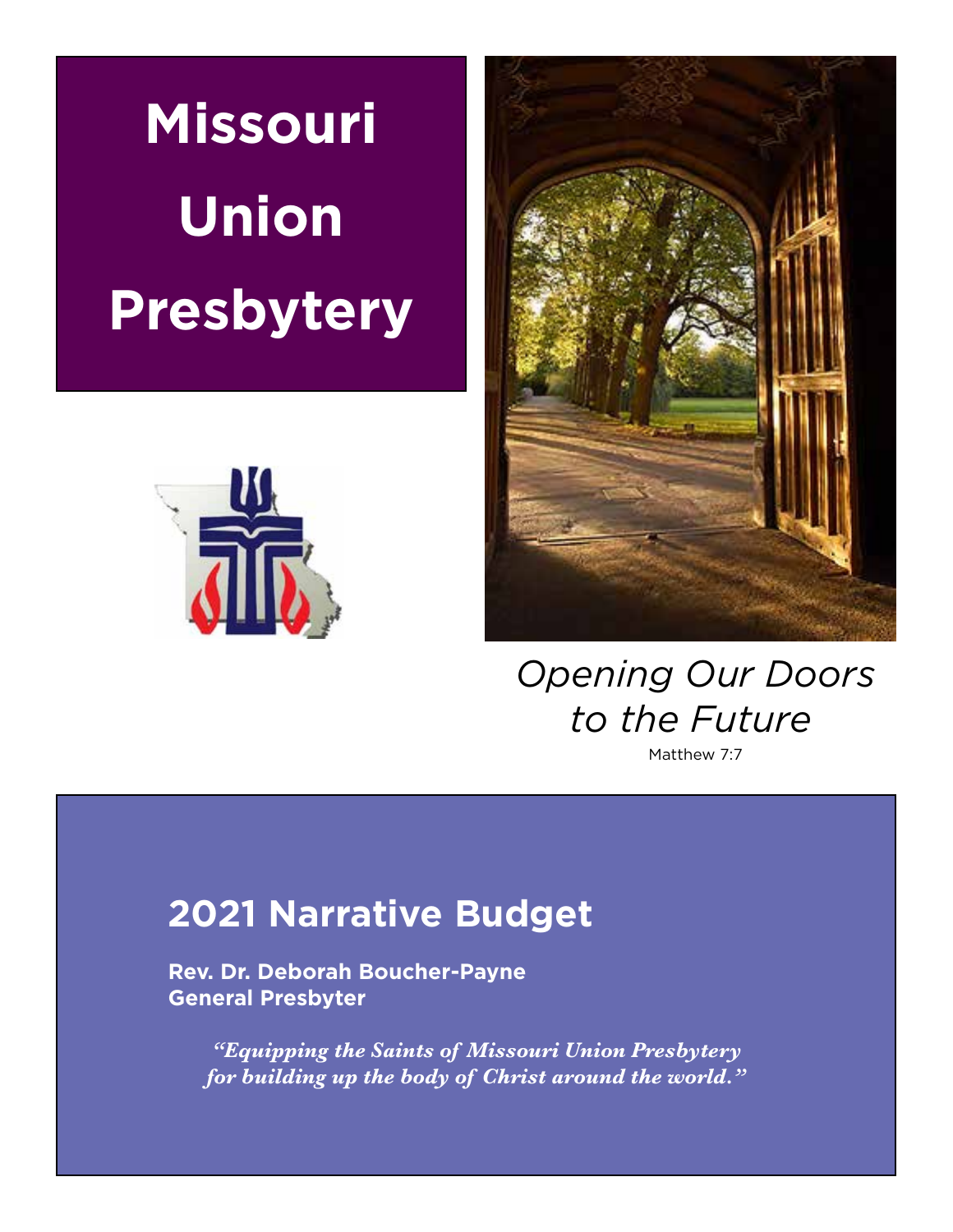## **Introduction**



### **The Missouri Union Presbytery Mission and Ministry Budget**

This narrative budget highlights the exciting mission projects and ministries supported by the One Mission Giving contributions made by each congregation in the Presbytery. As each church increases its commitment, more ministries become possible and lives are touched in the name of our Lord Jesus Christ.

### **How the Mission and Ministry Budget Is Put Together**

PRESBYTERY COMMITTEES and task forces meet to consider mission priorities, programs, and support for the coming year, formulating a preliminary budget.

COMMITTEES AND TASK FORCES present their requests which create a picture of the whole mission of the Presbytery. The Council recommends a total mission budget to the Presbytery.

FALL PRESBYTERY MEETING, the Presbytery votes to adopt the budget for the following calendar year.

### **How Money Gets to the Mission or Ministry Project**

Local church treasurers send checks to the Presbytery Office. From there the dollars are directed to the General Assembly for global and national mission projects, or sent to the Synod to support regional mission projects. Funds sent directly to projects and not through the Presbytery cannot be tracked, and thus will not be reflected in mission pledge accounting.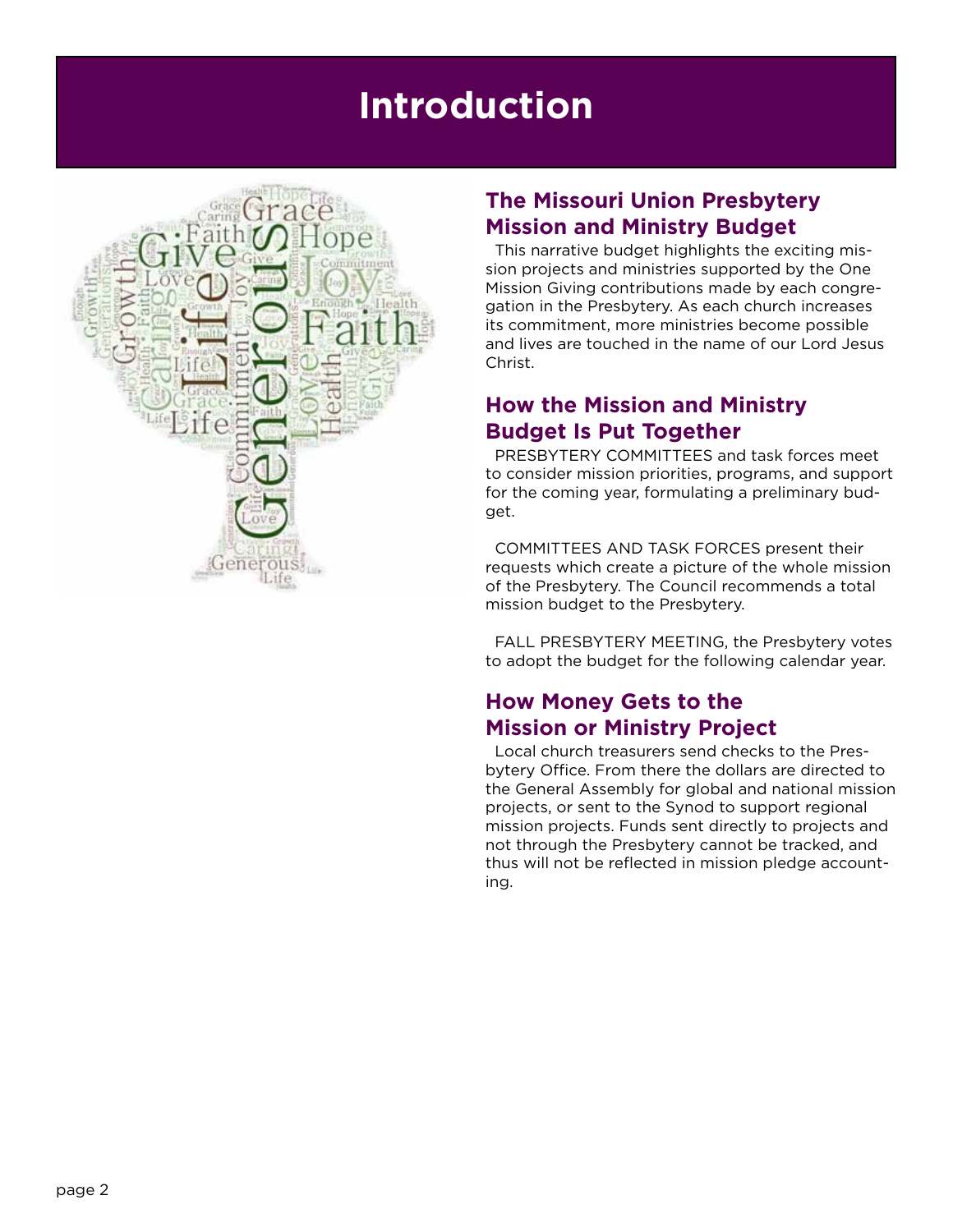## **Mission Teams • \$18,120**







#### **Peacemaking & Public Witness**

The purpose of the Peacemaking and Public Witness (P&PW) Mission Team is to identify, study and share relevant information on critical ethical issues arising within our communities, state and country that cause injustice, violence or other harm and are contrary to our Christian faith, and to encourage and promote Christian witness regarding the same.

Past work of the P&PW Mission Team has included educational opportunities offered to the Presbytery on the coverage of children by Missouri's Medicaid program, on predatory ("payday") lending in Missouri, budget priorities and impacts on poorer people in Missouri, voting rights and access to the polls for Missouri citizens, gun violence and PC(USA) policies, immigration and refugees, expansion of Missouri's Medicaid program to reach persons left out of the federal Affordable Care Act, criminal justice issues and disparate impacts on the poor and persons of color, and racism and its effects in Missouri. The Team maintains communication with counterpart groups in the other Missouri-based presbyteries and assists in hosting International Peacemakers.

### **Hungarian Reformed Partnership**

Our Presbytery has been in relationship with the Hungarian Reformed Church for 30 years and has several sister churches throughout the Cistibiscan District. We pray for and support one another in mission, while also broadening our focus on youth ministry. As international travel once again becomes possible, we plan to visit our partners and further strengthen this historic partnership.

#### **Presbyterian Disaster Assistance**

Presbyterian Disaster Assistance enables congregations and mission partners of the Presbyterian Church (U.S.A) to witness to the healing love of Christ through caring for communities adversely affected by crisis and catastrophic event. Volunteers in our Presbytery continue to provide hands-on relief efforts and financial support to assist with long term recovery of disaster impacted communities.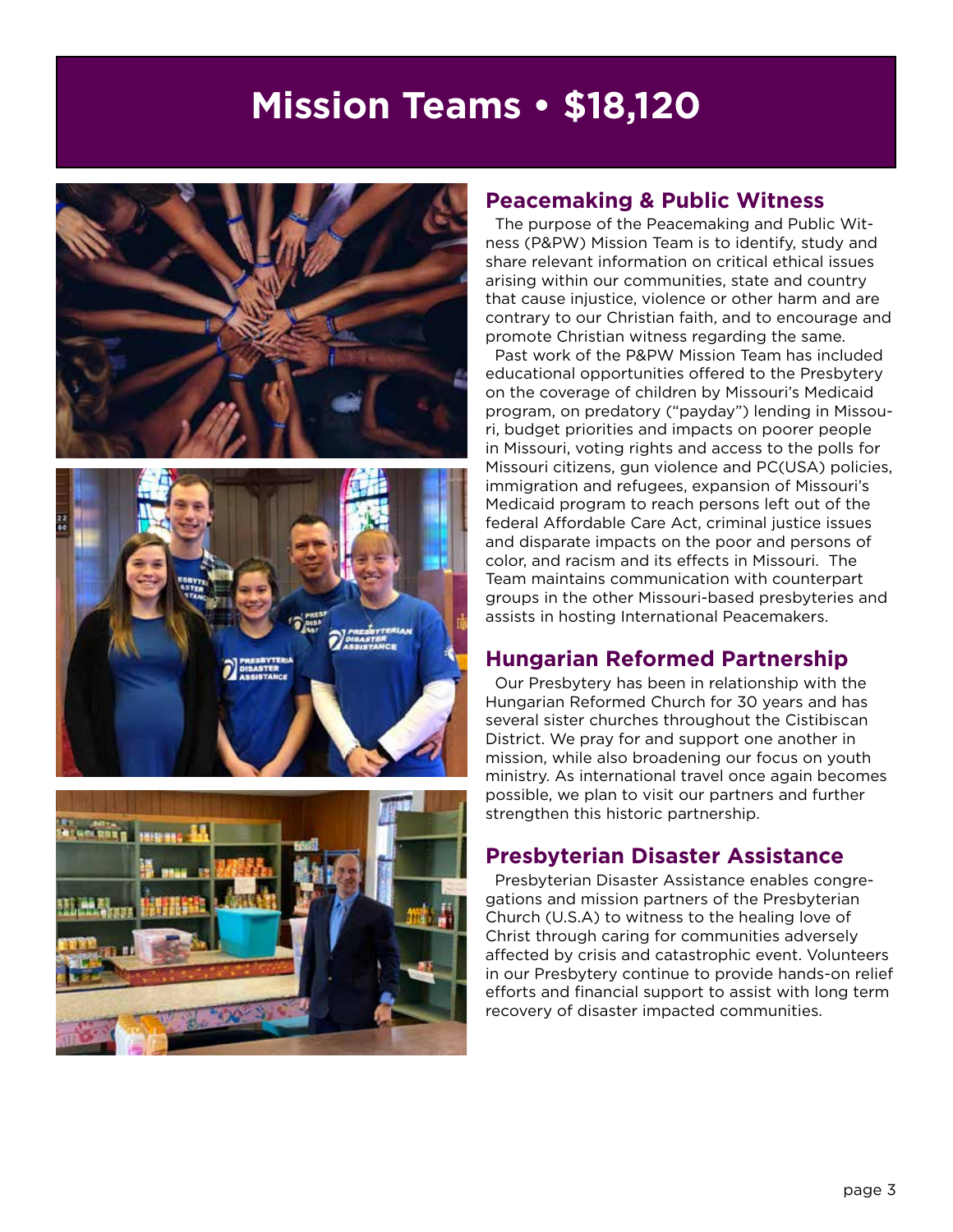## **Campus and Youth Ministry • \$45,670**







#### **Campus Ministry**

Westminster College provides spiritual life programs (meditation, Bible study, monthly worship), community service programs (Alternative Spring Break, New Student service days, MLK service days), and diversity-related programs.

Missouri Valley College supports Ezekiel's Wheels, which loans bicycles to their students who live off campus, hold off-campus jobs, or are international students.

The Truman State Campus ministry also supports students at A.T. Still University and Moberly Area Community College with Sunday evening dinners during Presbyterian College Fellowship.

The UM-Columbia FPC UKirk has launched "UKIRK Vocational Partnerships" program which pairs students with current or retired professionals at First Presbyterian Church to discuss career, faith, and vocation.

#### **Youth Ministry Committee**

In 2021, we will continue our partnership with the Disciples of Christ, offering jointly sponsored camps for children and youth of all ages. Two retreats are planned to be held for youth throughout the Presbytery as well as unique opportunities such as participation in the Youth Celebration at Mo-Ranch in Texas for high school students. The Youth Ministry Committee is also exploring new ways to practice active discipleship through local mission and outreach.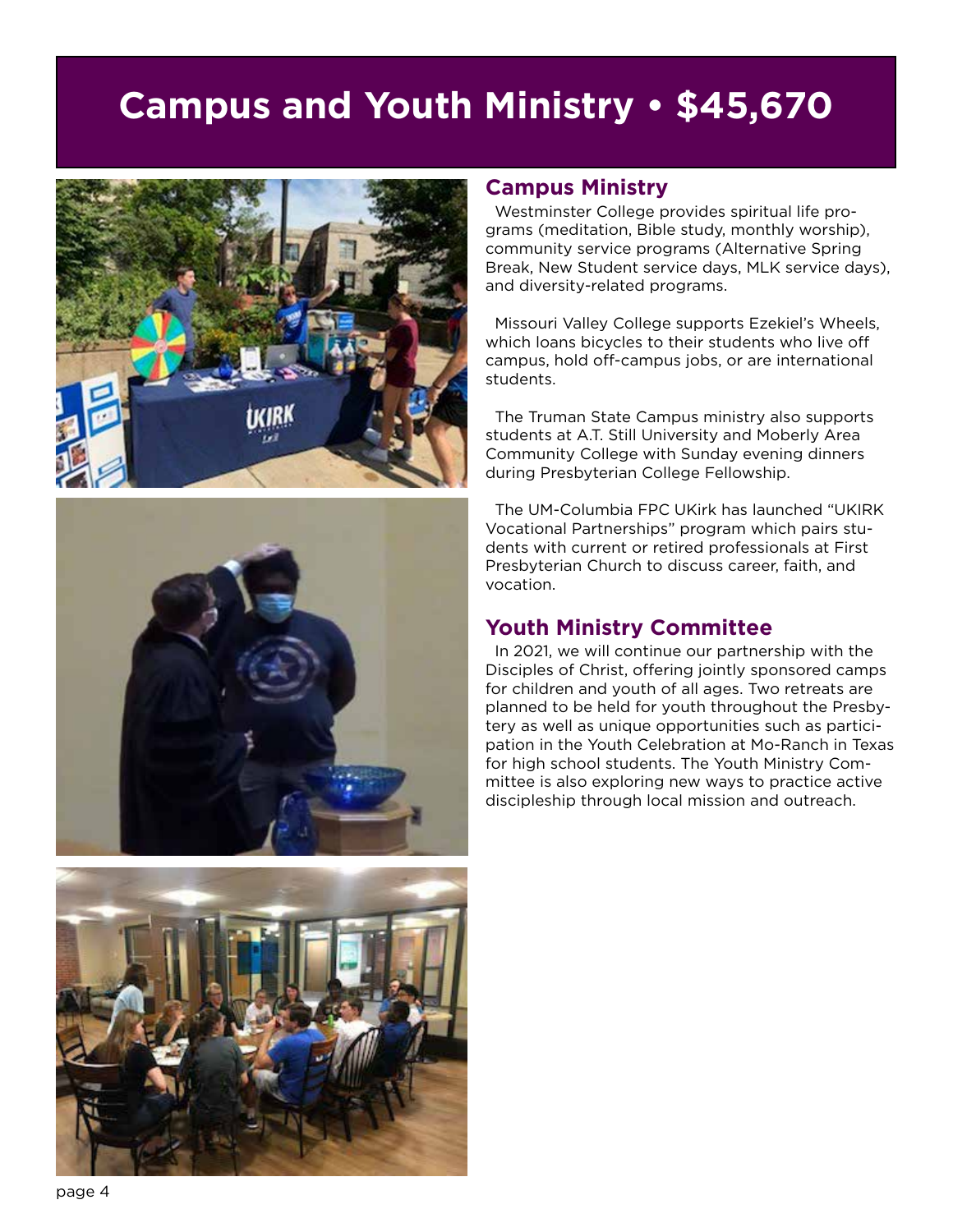# **Equipping Leadership • \$77,375**







### **Committee on Preparation for Ministry**

In 2021 the Committee on Preparation for Ministry will be working with and supporting all candidates/ inquirers seeking preparation for ordination as a Minister of Word and Sacrament as well as those preparing to serve as Commissioned Ruling Elders. The Committee is hoping to expand enrollment in the CRE program as there is a great need in our Presbytery for this ministry.

### **Council**

The Council coordinates the Presbytery's vision, mission and strategic goals as well as the work of Presbytery committees. These faithful leaders plan each meeting of the Presbytery and provide opportunities for education and spiritual nurture to equip those leading congregations.

### **Leadership Development & Education Committee**

This Committee partners with the Council to ensure inspirational and educational presentations at each stated meeting of the Presbytery. In 2021, a variety of workshops will be held in conjunction with a Presbytery meeting offering officer training, orientation for new clerks of session, and various aspects of leadership development for elders and pastors.

### **Evelyn Bedell Awards**

Each year the Presbytery recognizes and encourages the contribution of older adults to its work and ministry by presenting Evelyn Bedell awards to outstanding older adults. Individuals are honored for their faithfulness in a congregation for Presbyter-wide service. The award is named for Ms. Evelyn Bedell, who demonstrated the energy, imagination, intelligence and love with which a person of any age can serve the church. Evelyn came out of retirement to attend San Francisco Theological Seminary and at the age of 72 was ordained by our Presbytery.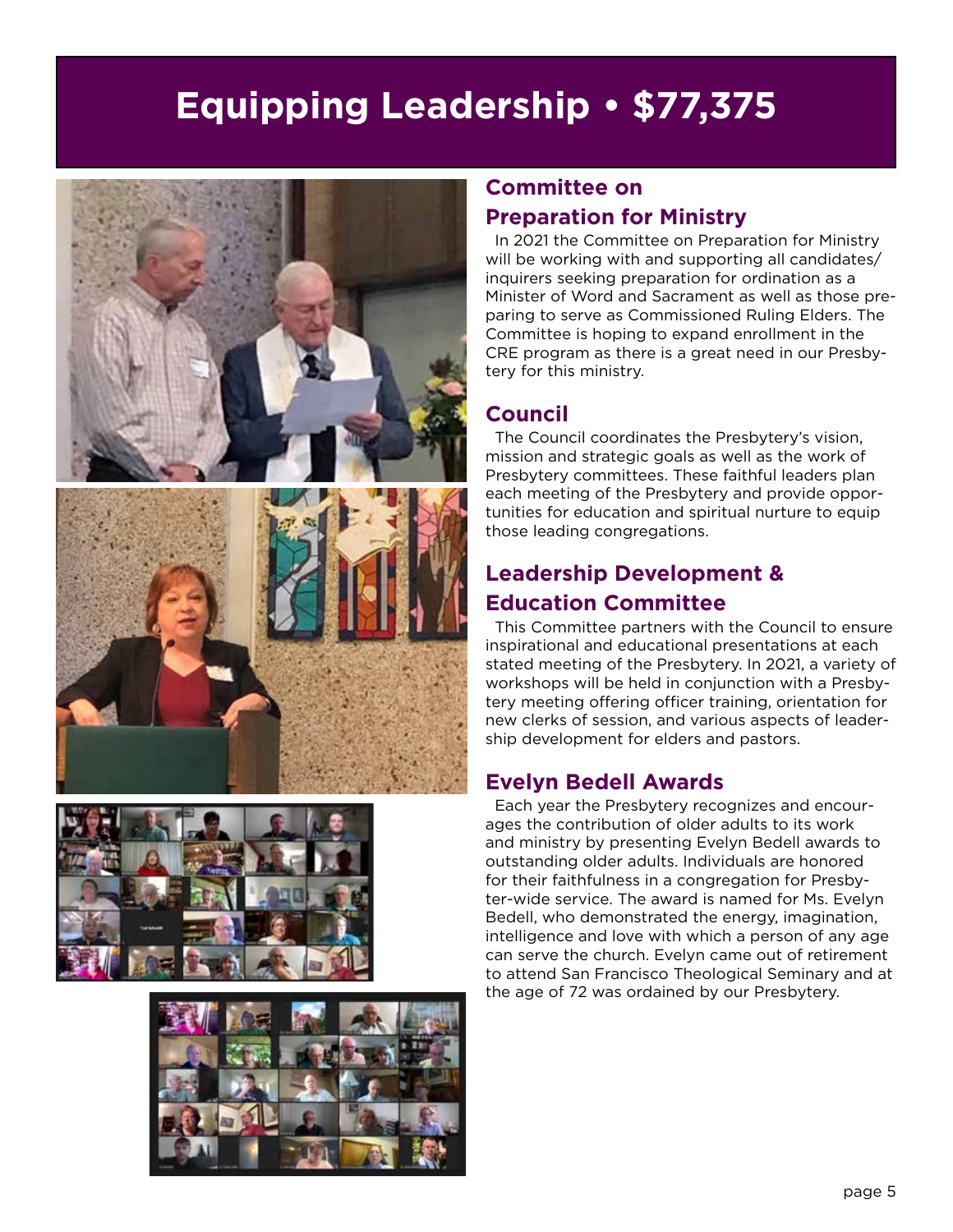## **Building the Body of Christ • \$75,410**





#### **Commission on Ministry**

The Commission on Ministry supports pastors who have been called to serve in congregations and other validated ministries. They assist churches in searching for and calling new pastors, examine candidates for ordination as Ministers of Word and Sacrament, provide a process for transitional discernment in the life of a congregation, conflict mediation and make visits with sessions of churches on a regular basis in order to strengthen the ministries of congregations. They also provide annual healthy boundary training and conduct background checks for pastoral leaders in order to ensure that our congregations are safe places for all of God's people.

#### **Pastoral Leadership Revitalization**

This is a three-year program to support pastors new to rural ministry. Each pastor receives coaching and spiritual direction, as well as two retreats each year for professional development. Ongoing regional cohorts provide opportunities for collegial dialogue and education.

#### **Administrative Commissions**

Administrative commissions work with congregations in discernment regarding options for their future ministry. They assist with property matters and conflict mediation. Legal resources are also provided as needed.

#### **Finance Committee**

In addition to overseeing the budget, investments and finances of the Presbytery, this Committee provides assistance to congregations with grant applications, administers technology and small church grants, as well as ensuring stewardship education for pastors and church leaders. They strive to build up the body of Christ by assisting congregations in creating financially sustainable plans for the future of their ministry.



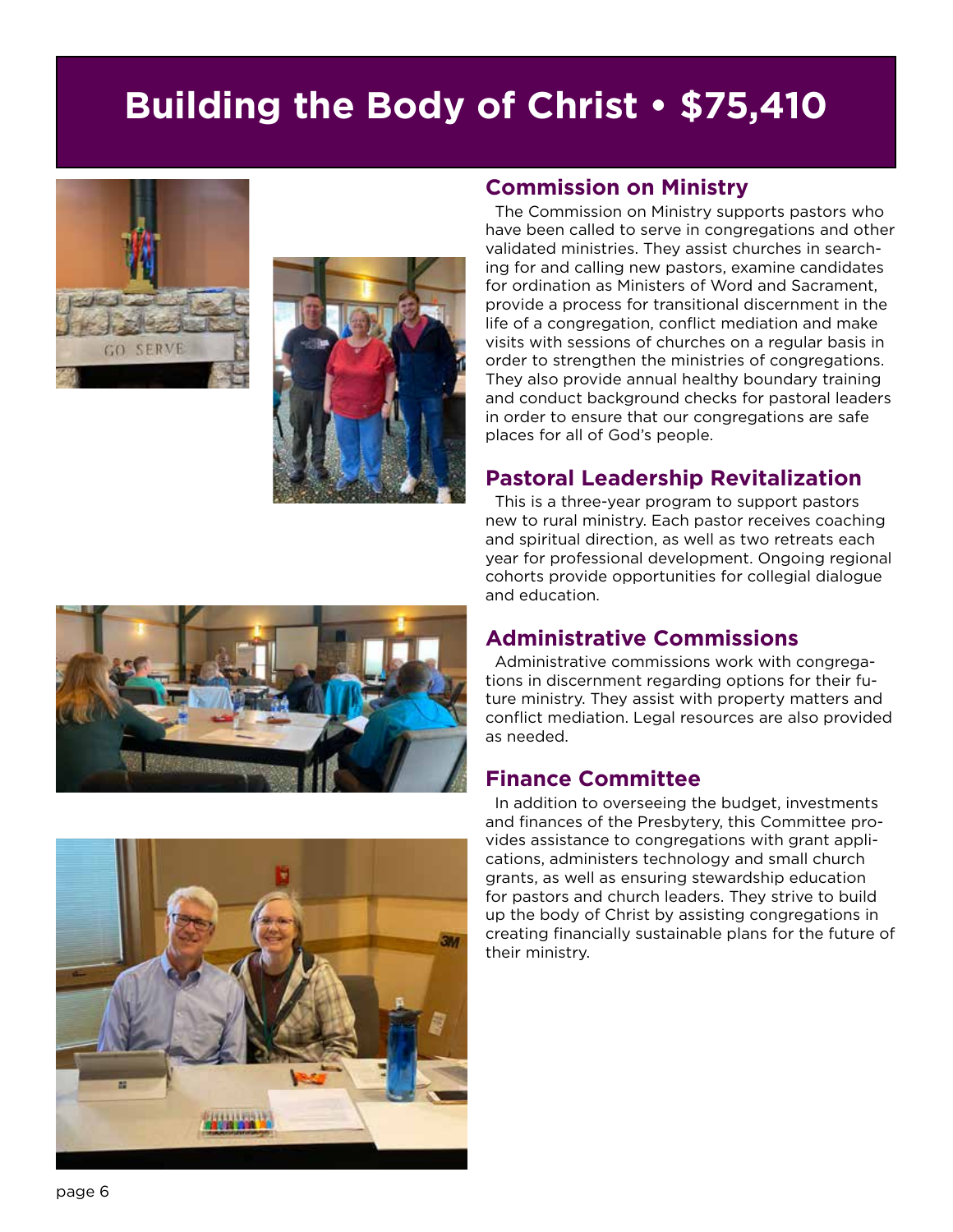## **Projected Income**



GA Share One Mission Giving 642,035 Synod Share One Mission Giving \$13,575 One Mission Giving — Churches  $$181,390$ OMG — Individuals  $$5,000$ Interest/Dividend Income \$13,000 Rural Church Fund \$12,685 PLR Grant Proceeds \$4,500 **Total \$272,185**